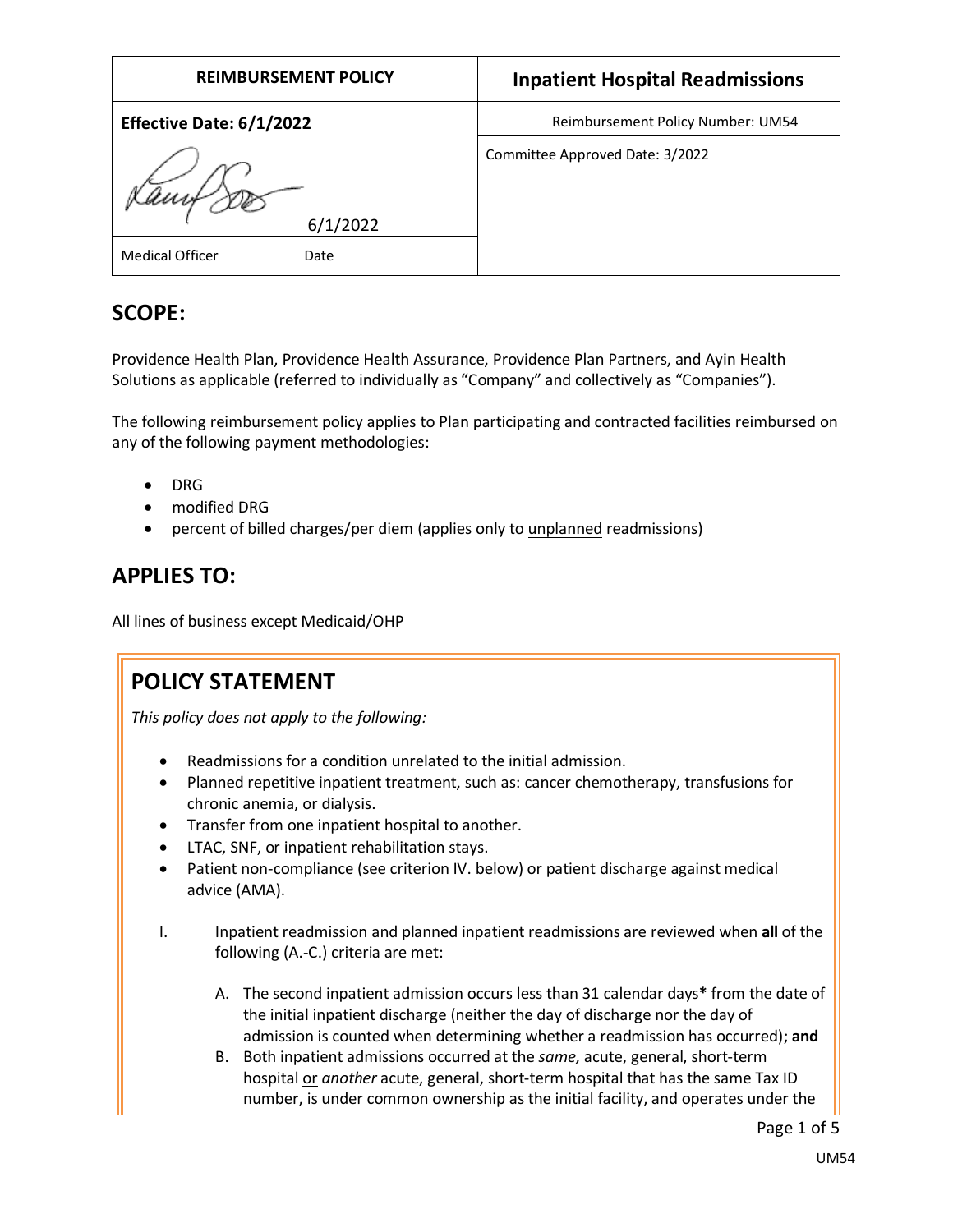same facility contract; **and**

C. The readmission is for the same or closely related condition treated during the initial admission or for a complication arising from the initial admission.

**\***Readmissions beyond 31 calendar days may still be subject to review.

*When criterion I. above is met, the following criteria addressing unplanned (II.) or planned (III.) readmission should be utilized for review, as applicable.*

#### **Unplanned Inpatient Readmission**

- II. The second inpatient admission is **not reimbursable** when the readmission is related to **any** of the following (A.-D.):
	- A. The readmission was not medically necessary; **or**
	- B. An infection or complication related to the initial inpatient admission; **or**
	- C. Indications of a failed surgical intervention; **or**
	- D. Premature discharge from the initial admission or a readmission that could have been reasonably prevented. To determine whether a readmission was preventable or due to a premature discharge, all of the following will be considered:
		- 1. Inadequate discharge planning, outpatient follow-up care, and/or treatment (e.g., failure to restart medications at discharge that were present upon admission)
		- 2. Failure to address rehabilitation needs
		- 3. Failed discharge to another facility (e.g., Skilled Nursing Facility [SNF])
		- 4. Emerging symptoms including, but not limited to, coexisting chronic disease(s) that were present during the initial admission and subsequently worsened
		- 5. Discharge prior to establishing the efficacy of a new treatment regimen established during the initial inpatient admission.

#### **Planned Inpatient Readmission/Leave of Absence**

- III. When **at least one** of the following (A. or B.) criteria is met related to a planned inpatient readmission, the initial and subsequent admissions will be combined into a single DRG payment, if applicable.
	- A. The medical records from the initial inpatient admission indicate that readmission is expected for the same episode of illness and the member does not require a hospital level of care during the interim readmission period. This includes, but is not limited to:
		- 1. Situations where surgery could not be scheduled immediately; **or**
		- 2. A specific surgical team was not available; **or**
		- 3. Bilateral surgery was planned; **or**
		- 4. Further treatment is indicated following diagnostic tests but cannot begin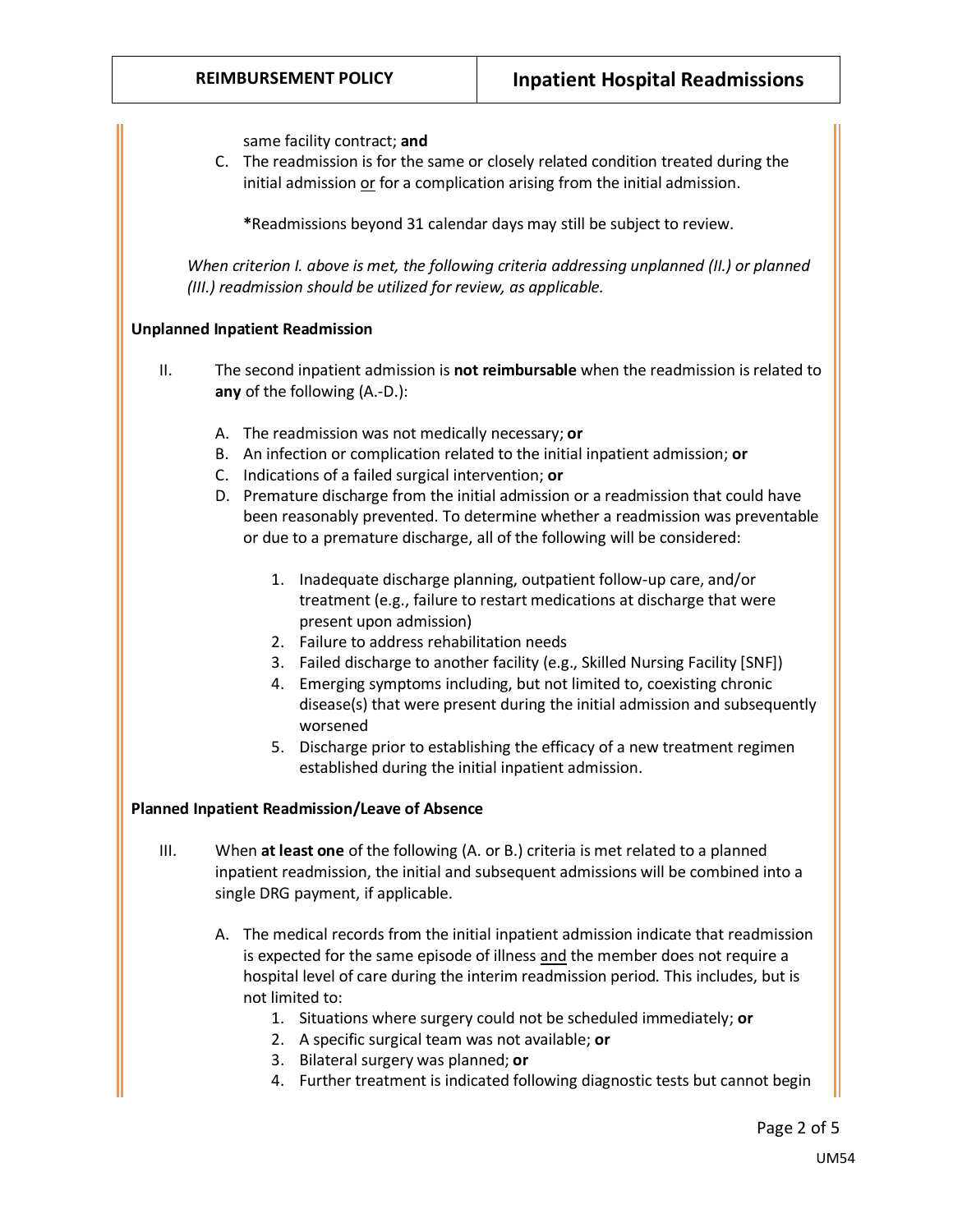immediately; **or**

B. The medical records from the initial inpatient admission indicates readmission for surgical intervention is planned if non-operative therapy fails.

Notes:

- Criterion III. above applies even if the date of readmission is different from the date that was initially planned.
- Criterion III. does not apply to facilities reimbursed at a percent of billed charges or per diem payment methodology
- The final combined payment will be based on the DRG with the highest relative weight.

#### **Patient Non-Compliance**

- IV. Inpatient readmission review is not applicable in instances of patient non-compliance when **all** of the following (A.-D.) criteria are clearly documented in the medical record:
	- A. Discharge instructions were adequately reviewed and discussed with the patient and/or patient representative; **and**
	- B. The patient and/or patient representative was competent and capable of following the discharge instructions; **and**
	- C. The patient and/or patient representative made an informed decision not to follow the discharge instructions; **and**
	- D. There were no barriers to complying with the discharge instructions or if there are barriers, the medical records document efforts by the facility to alleviate these barriers (e.g., social services, community resources, etc).

## **BILLING & CODING GUIDELINES**

#### **Planned Readmissions**

When the patient is ultimately discharged from the subsequent admission, the facility should submit one bill for covered days and days of leave. Facilities must follow correct billing and coding rules and indicate inpatient stay days versus leave of absence days. If a planned readmission is identified, the initial and subsequent admissions will be combined into a single DRG payment.

### **DEFINITIONS**

#### Unplanned Readmission

The following definition was obtained from the Centers for Medicare & Medicaid (CMS) Quality Improvement Organization Manual, Chapter 4—Case Review, §4240 – Readmission Review: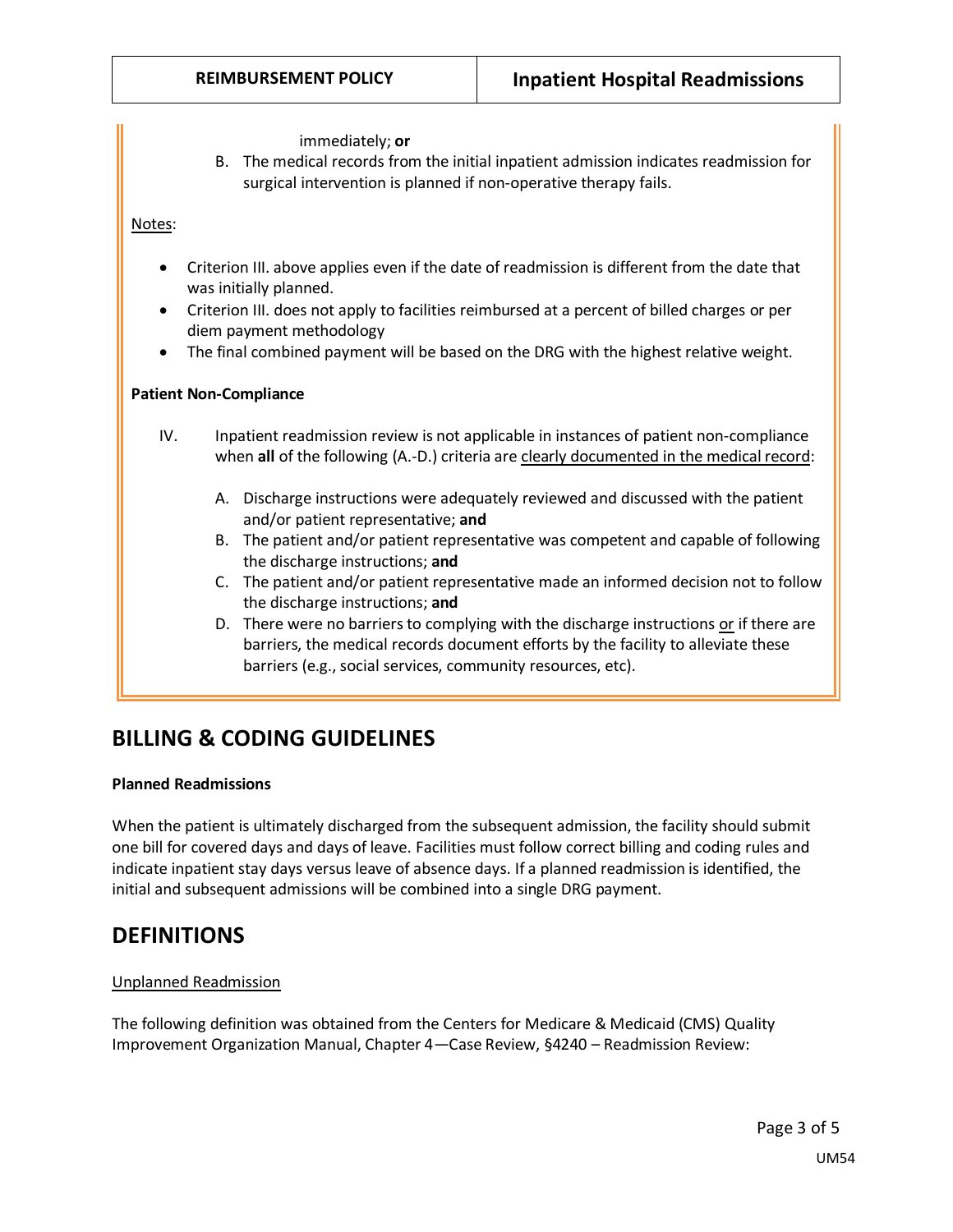"Readmission review involves admissions to an acute, general, short-term hospital occurring less than 31 calendar days from the date of discharge from the same or another acute, general, short-term hospital. Neither the day of discharge nor the day of admission is counted when determining whether a readmission has occurred."<sup>1</sup>

#### Planned Readmission/Leave of Absence

The following definition was obtained from the Centers for Medicare & Medicaid (CMS) Claims Processing Manual, Chapter 3—Inpatient Hospital Billing, §40.2.5—Repeat Admissions:

"A patient who requires follow-up care or elective surgery may be discharged and readmitted or may be placed on a leave of absence. Hospitals may place a patient on a leave of absence when readmission is expected and the patient does not require a hospital level of care during the interim period."<sup>2</sup>

### **CENTERS FOR MEDICARE & MEDICAID SERVICES (CMS)**

As of 2/1/2022, the following Centers for Medicare & Medicaid (CMS) guidance was identified which addresses inpatient hospital readmissions:

- Quality Improvement Organization Manual, Chapter 4—Case Review, §4240 Readmission  $Review<sup>1</sup>$
- Medicare Claims Processing Manual, Chapter 3—Inpatient Hospital Billing, §40.2.5—Repeat Admissions $2$
- Medicare Claims Processing Manual, Chapter 3—Inpatient Hospital Billing, §40.2.6—Leave of Absence<sup>3</sup>

The above criteria and reimbursement methodologies are consistent with the CMS guidance regarding inpatient hospital readmissions.

## **INSTRUCTIONS FOR USE**

Company reimbursement policies serve as guidance for the administration of plan benefits. Reimbursement policies do no not constitute medical advice nor a guarantee of coverage. Company reimbursement policies are reviewed annually. The Companies reserve the right to determine the application of reimbursement policies and make revisions to reimbursement policies at any time. Providers will be given at least 60-days' notice of policy changes that are restrictive in nature.

The scope and availability of all plan benefits are determined in accordance with the applicable coverage agreement. Any conflict or variance between the terms of the coverage agreement and Company Reimbursement Policy will be resolved in favor of the coverage agreement.